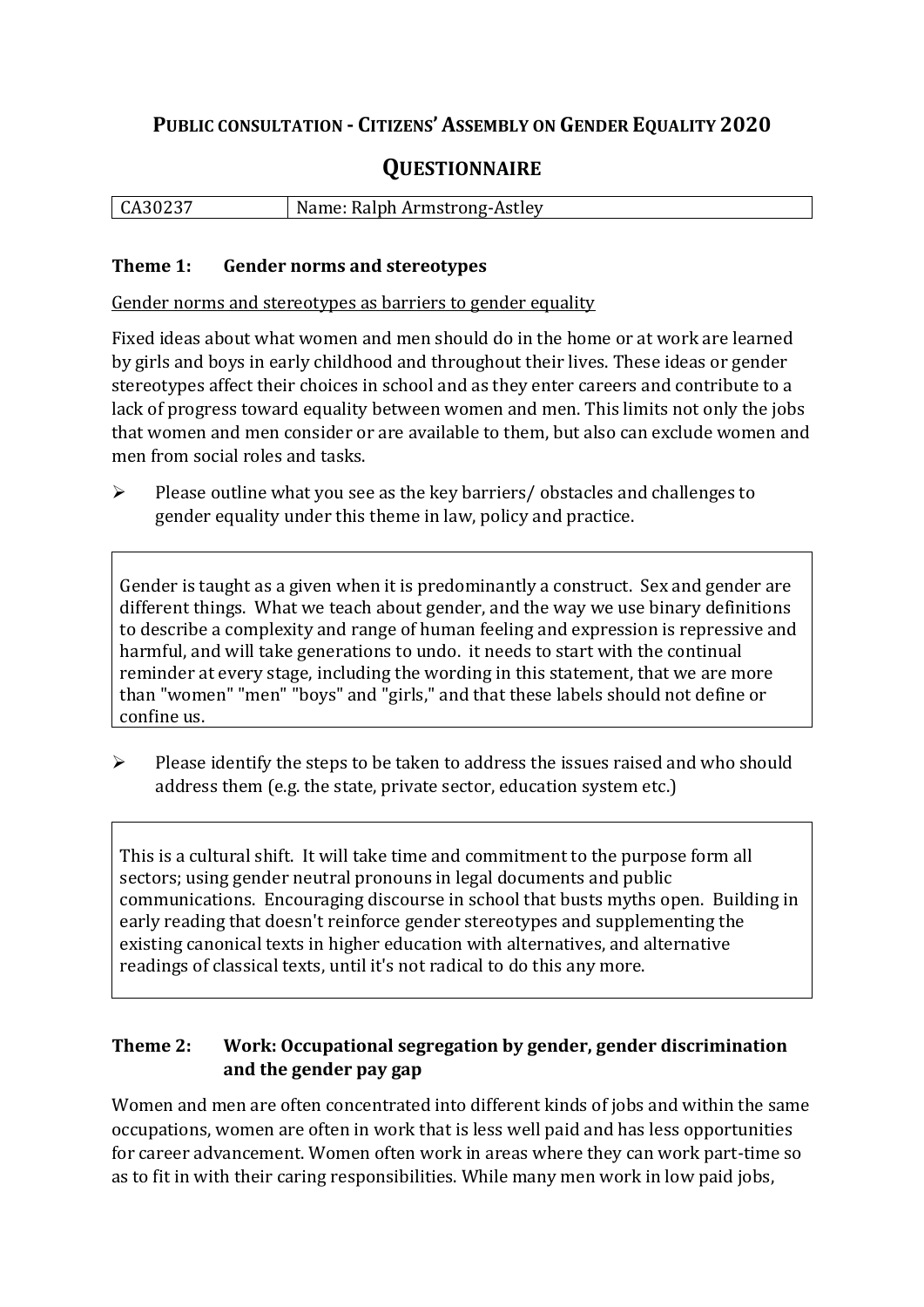many professions dominated by women are also low paid, and professions that have become female-dominated have become lower paid. This worsens the gender pay gap (the average difference between the wages of women and men who are working).

 $\triangleright$  Please outline what you see as the key barriers/ obstacles and challenges to gender equality under this theme in law, policy and practice.

If as a society we can undermine assumptions and gender stereotyping, including the assumption that only 2 genders exist, the "feminisation" of caring roles and the assumption of female care giving in the home will dissipate significantly.

 $\triangleright$  Please identify the steps to be taken to address the issues raised and who should address them (e.g. the state, private sector, education system etc.)

See Q1

### **Theme 3. Care, paid and unpaid, as a social and family responsibility**

Care -- the social responsibility of care and women and men's co responsibility for care, especially within the family

Women remain disproportionately responsible for unpaid care and often work in poorly paid care work. For working parents or [lone parents,](https://aran.library.nuigalway.ie/bitstream/handle/10379/6044/Millar_and_Crosse_Activation_Report.pdf?sequence=1&isAllowed=y) balancing paid work with parenting and or caring for older and dependent adults presents significant challenges. Women are [most disadvantaged by these challenges,](https://eige.europa.eu/gender-equality-index/game/IE/W) yet men also suffer from lack of opportunities to share parenting and caring roles. Despite recent legislation and policy initiatives to support early years parental care, [inequalities in the distribution of unpaid](https://www.ihrec.ie/app/uploads/2019/07/Caring-and-Unpaid-Work-in-Ireland_Final.pdf)  [care](https://www.ihrec.ie/app/uploads/2019/07/Caring-and-Unpaid-Work-in-Ireland_Final.pdf) continue between women and men. The cost of childcare has been identified as a particular barrier to work for women alongside responsibilities of caring for older relatives and dependent adults.

- $\triangleright$  Please outline what you see as the key barriers/ obstacles and challenges to gender equality under this them in law, policy and practice.
- $\triangleright$  Please identify the steps to be taken to address the issues raised and who should address theme (e.g. the state, private sector, education system etc.)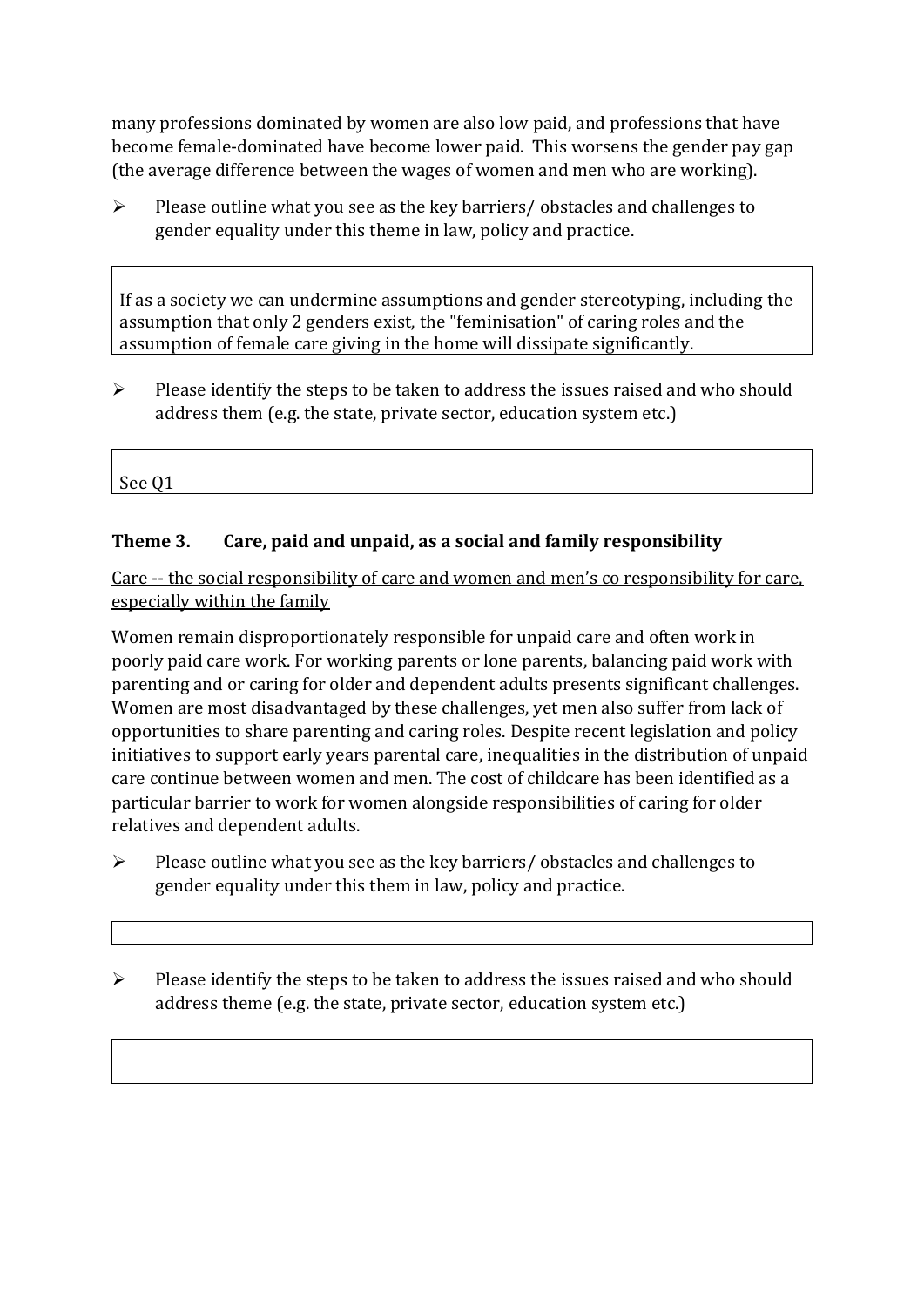## **Theme 4: Women's access to, and representation in, public life and decision making**

Ensure women's participation and representation in decision-making and leadership in the workplace, political and public life

Women are systematically underrepresented in leadership in [economic](https://eige.europa.eu/gender-equality-index/2019/compare-countries/power/2/bar) and [political](https://eige.europa.eu/gender-equality-index/2019/compare-countries/power/1/bar)  [decision-](https://eige.europa.eu/gender-equality-index/2019/compare-countries/power/1/bar)making. Despite the introduction of a candidate gender quota (through the system of party funding) for national political office, and [initiatives](https://betterbalance.ie/) to support women's access to corporate decision-making roles, men continue to dominate leadership positions. There are also issues to be considered around how media represents women and men.

- $\triangleright$  Please outline what you see as the key barriers/ obstacles and challenges to gender equality under this theme in law, policy and practice.
- $\triangleright$  Please identify the steps to be taken to address the issues raised and who should address them (e.g. the state, private sector, education system etc.)

### **5. Where does gender inequality impact most?**

To conclude we would be interested in your response to the following question: In which area do you think gender inequality matters most?

Please rank the following in order of importance, 1 being the most important:

- Paid work
- Home & family life
- **•** Education
- Politics and public life
- Media
- Caring for others
- $\bullet$  Other please elaborate 1

The impact is broader than any one of these categories, and it's perpetuated by using binary, gender-based terms to attempt to counteract the inequalities. if we stop talking about men vs women and look at how we're pushing everybody into roles and